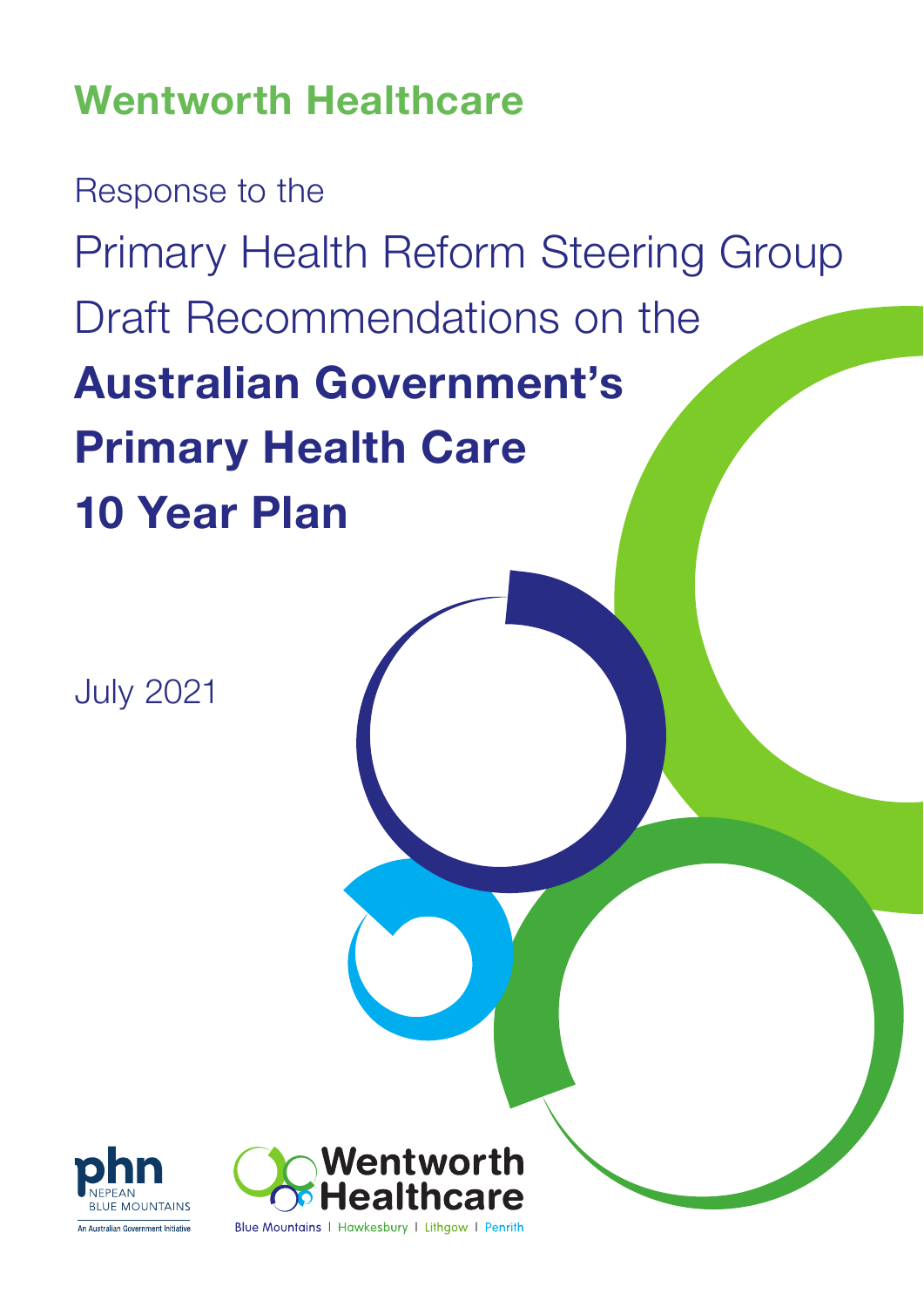

# <span id="page-1-0"></span>**Contents**

| NBMPHN response to theme 1: Person-centred health and care journey, focusing on one             |  |
|-------------------------------------------------------------------------------------------------|--|
|                                                                                                 |  |
|                                                                                                 |  |
|                                                                                                 |  |
|                                                                                                 |  |
| NBMPHN response to theme 2: Adding building blocks for future primary health care - better      |  |
| Recommendation 6 (Empowering individuals, families, carers and communities) 6                   |  |
|                                                                                                 |  |
| Recommendation 8 (Improved access for people with poor access or at risk of poorer health       |  |
|                                                                                                 |  |
|                                                                                                 |  |
| NBMPHN response to theme 4: Primary care workforce development and innovation 7                 |  |
|                                                                                                 |  |
|                                                                                                 |  |
|                                                                                                 |  |
|                                                                                                 |  |
|                                                                                                 |  |
|                                                                                                 |  |
| NBMPHN response to theme 6: Research, data and continuous improvement of value to people,       |  |
|                                                                                                 |  |
|                                                                                                 |  |
|                                                                                                 |  |
| Recommendation 19 (Primary health care in national and local emergency preparedness)  11        |  |
| NBMPHN response to theme 8: Implementation is integral to effective reform that delivers on the |  |
|                                                                                                 |  |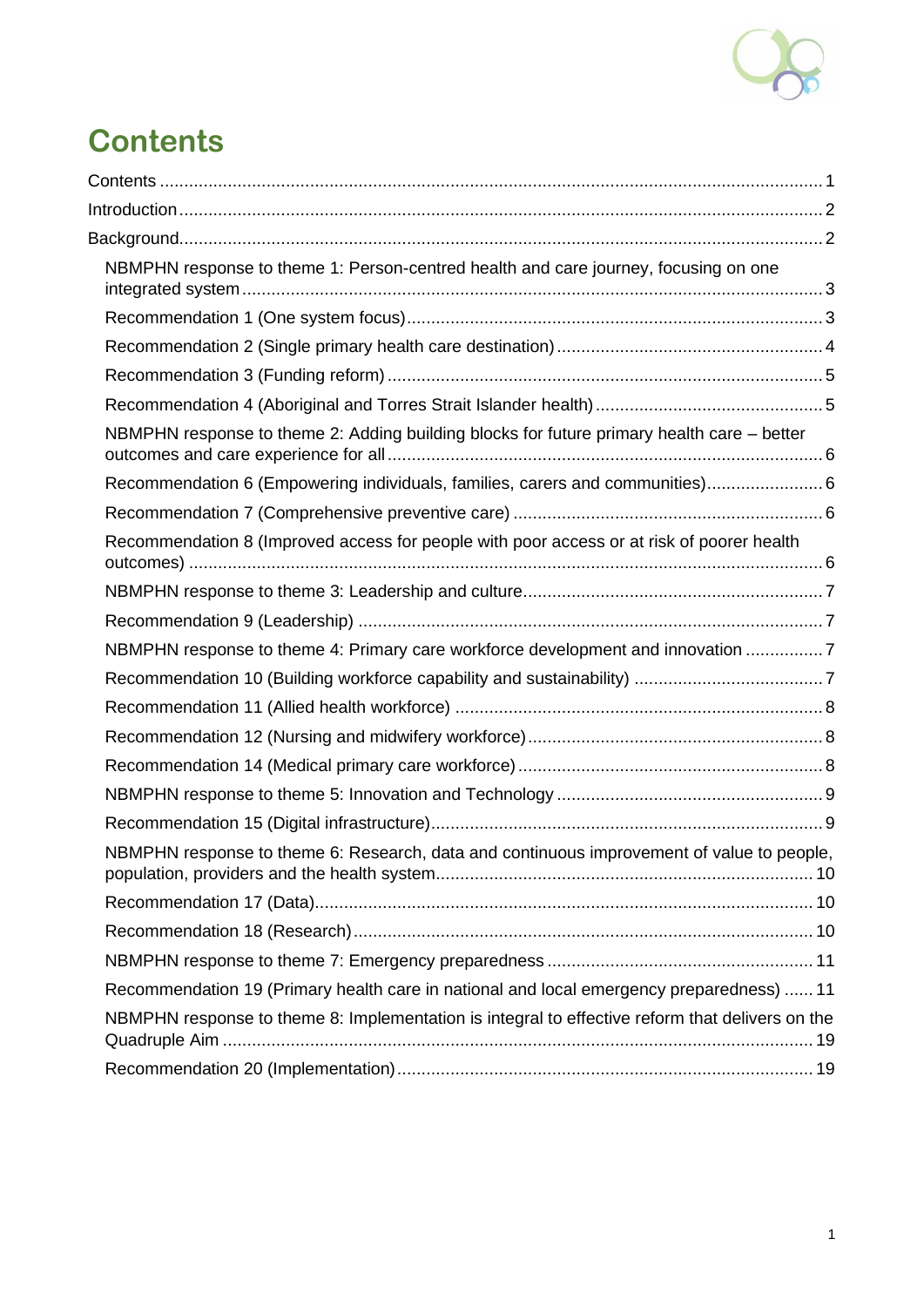

# <span id="page-2-0"></span>**Introduction**

Wentworth Healthcare, provider of the Nepean Blue Mountains Primary Health Network (NBMPHN), welcomes the opportunity to respond to the *Draft recommendations from the Primary Health Reform Steering Group* on the Government's *Primary Health Care 10 Year Plan,* which aims to maintain and strengthen Australia's health.

# <span id="page-2-1"></span>**Background**

Wentworth Healthcare is provider of the NBMPHN which is one of 31 Primary Health Networks (PHNs) established across Australia to improve the coordination of Healthcare and increase the efficiency and effectiveness of health services for patients and communities during disasters and emergencies.

Areas covered include the four local government areas (Blue Mountains, Hawkesbury, Lithgow and Penrith) and covers 10,000 square kilometres with a population of approximately 377,000 people. WHL supports 139 general practices consisting of 502 GPs who conduct 2.7 million GP consultations per year. The region has 80 community pharmacies and over 1,400 allied health professionals.

We submit the following feedback as a mechanism to effectively communicate the importance of Primary Healthcare and encourage an enabling, integrated environment to better support patientcentered care that is timely, appropriate, agile and effective.

# **Contact Details**

Ms Lizz Reay Chief Executive Officer Wentworth Healthcare [lizz.reay@nbmphn.com.au](mailto:lizz.reay@nbmphn.com.au) ph: 02 4708 8139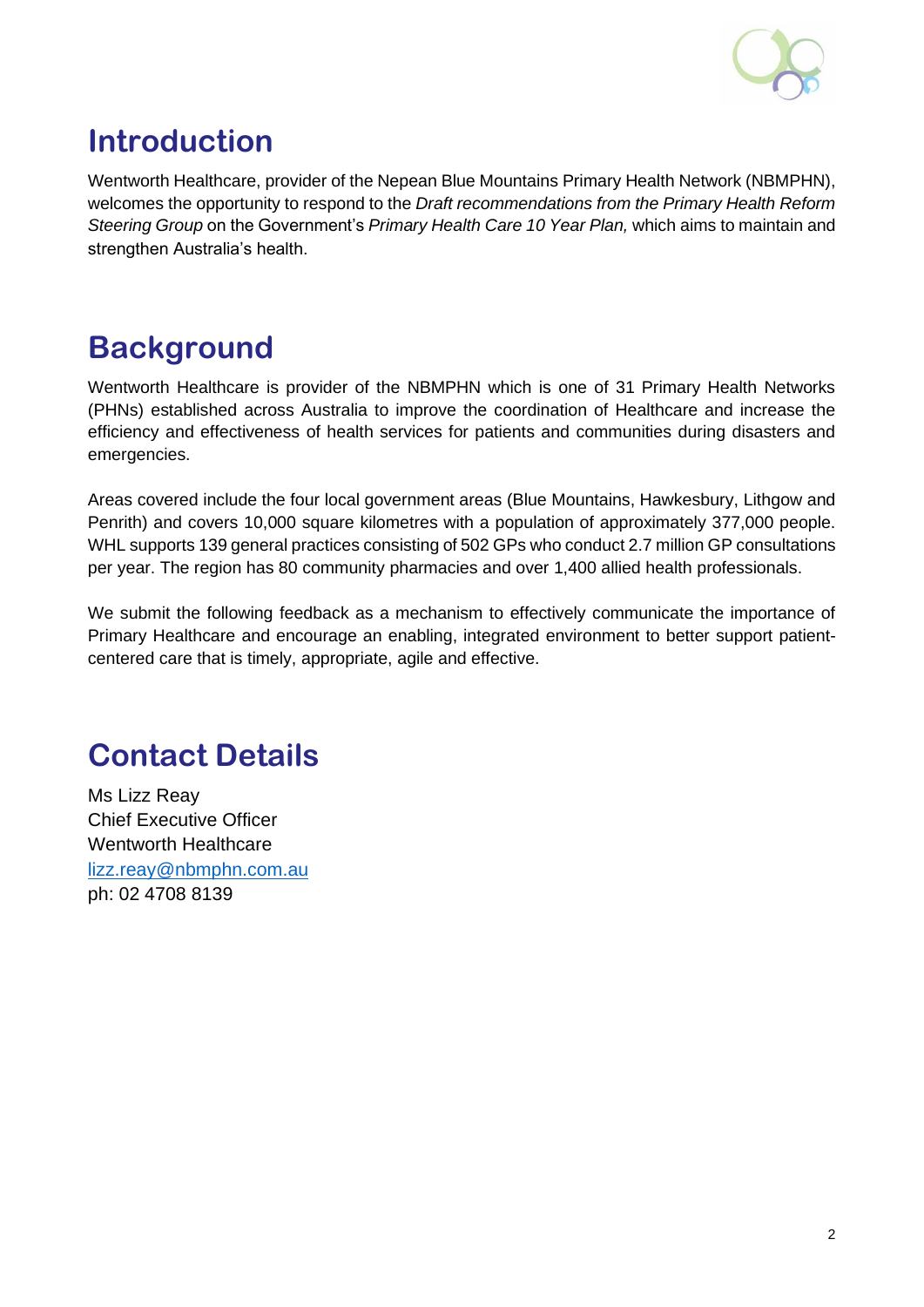

# <span id="page-3-0"></span>**NBMPHN response to theme 1: Person-centred health and care journey, focusing on one integrated system**

### <span id="page-3-1"></span>**Recommendation 1 (One system focus)**

### **Reshape Australia's health care system to enable one integrated system, including reorientation of secondary and tertiary systems to support primary health care to keep people well and out of hospital.**

NBMPN strongly supports the concept of a one system focus. NSW PHNs and NSW Ministry of Health have developed a joint statement of commitment which guides our work together and reflects this concept through quadrant one: *A one health system mindset* (see figure 1 below). This joint statement has in principle support from the Commonwealth and is currently with the Secretary of the Department of Health for formal sign off.

The work already underway between States and Territories with the associated Primary Health Networks should be further encouraged, strengthened and formalised as a platform for work to support a one system focus at a jurisdictional and regional level. Governance including clear obligations of all parties, is essential to the success of this so that it is not reliant on good-will of some and to reduce variable or optional implementation of the one system focus mindset.

#### *Figure 1: NSW Health and NSW Primary Health Networks joint statement of commitment*



A one health system mindset which supports us to think and act beyond our current healthcare structures and

- boundaries in healthcare. • Working as one health system means our policies, planning and service delivery put the person at the centre so that they experience their care as coming from the same system.
- . Collaborate across the different settings of care and enable care provision in the community
- Investment in social infrastructure, healthy lifestyles, health prevention and community development
- Removing the structures and barriers<br>that reinforce silos

#### **Planning and evaluating**

our actions to improve healthcare experiences, population health outcomes and health system cost efficiency.

- . Our approach of a regional focus backed by the<br>right system supports means that we plan and evaluate our actions together at the regional and at the system level through the Quadruple Aim - Caring for the carer
- Improve health outcomes for the population
- Improve cost efficiency of the health system
- Improving the patient experience of care<br>(including quality and satisfaction)



**Working together with** shared principles and shared focus

- areas to address shared challenges. . Engaging involving and empowering communities to participate, and valuing
- the community voice . Investing in building our relationships
- . Valuing each other's perspectives
- Building the right leadership capability
- · Thinking as one workforce • Enabling care in the community
- Commissioning in collaboration
- Developing shared models of care
- Reducing duplication
- Enhancing digital approaches

A regional focus for planning, commissioning, designing and delivering healthcare backed by the right system support from the State

and the Commonwealth. . Beginnal stakeholders in the design

- and delivery of healthcare • Actively working together to jointly plan
- problem solve, and design shared care models will enable the development of strong partnerships
- Pooling of resources is most effective when used to address specific needs in a locality, cohort or co-morbidity





NSW HEALTH AND NSW PRIMARY HEALTH NETWORKS | JOINT STATEMENT - SUMMARY

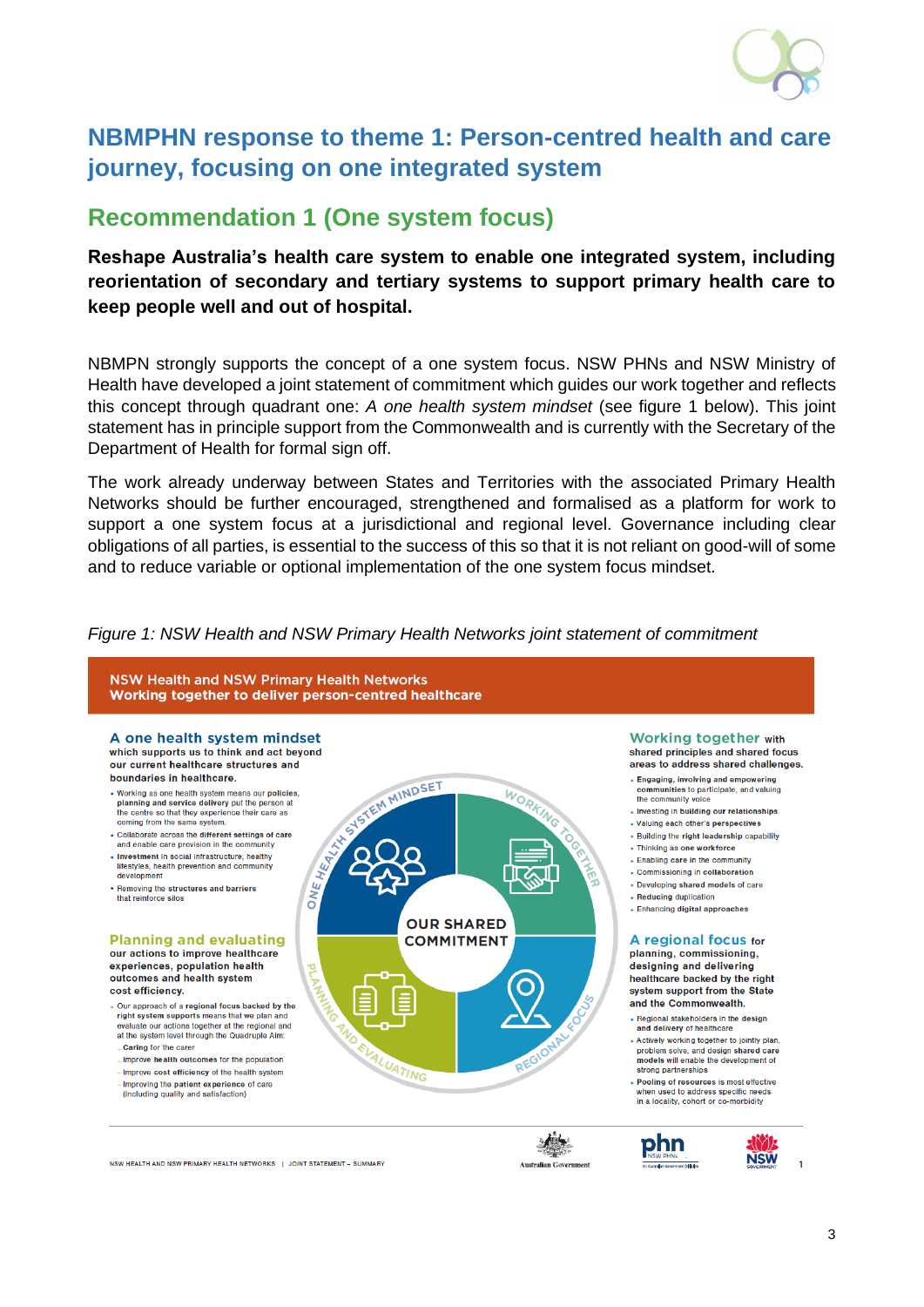

Whilst the draft recommendations from the Primary Health Reform Steering Group identifies leveraging the long term joint reform agenda that the Commonwealth and the States and Territories have agreed to through the National Health Reform Agreement (NHRA) Addendum 2020-2025, NBMPHN recommends that these bilateral agreements between Commonwealth and the States and Territories should be trilateral agreements with the inclusion of Primary Health Networks (PHNs).

The NHRA Addendum identifies PHNs and their role in the health system. it is clear that to achieve the reforms set out in the NHRA, PHNs are critical. However, there is little relationship between the priorities and funding provided to PHNs through the Commonwealth Department of Health and the priorities identified in the NHRA. This should be considered in advice to the Australian Government on the Primary Health Care 10 year plan.

It is imperative that disincentives for a one system focus are identified and addressed. This includes perverse incentives encouraging people to receive care in settings that may not be the most appropriate. There must be an investment of funding to truly support a one system focus as outlined in action 1.2 (page 9).

In addition, barriers to data and information sharing between a person's healthcare team that may fall across the commonwealth, private and state health systems needs to be addressed. This is critical to build connected, multidisciplinary primary health care teams delivering flexible, innovative care and meeting community needs.

## <span id="page-4-0"></span>**Recommendation 2 (Single primary health care destination)**

### **Formalise and strengthen the relationship of individuals, families and carers with their chosen primary health care provider and practice**

The concept of a single primary health care destination is supported. This provides enormous opportunity for the provision of pro-active health and wellbeing care and VPR provides a platform for such a reform, to further build high performing, multidisciplinary, consumer-centred and integrated primary health care. The concept appears to be well supported by consumers, many of whom already identify they have a single primary health care destination.

It will be essential that the lessons learnt from the health care homes trial are considered and that appropriate change management is in place to support such a reform. Based on our (NBMPHN) experience in supporting the implementation of the heath care homes trial, it will be critical that primary care is engaged in the design and that there is a whole of practice approach to support work flows and business models. Carving off small cohorts for application of such a model is not recommended and primary care should be able to apply this to their entire practice population if appropriate.

System navigation and social prescribing are crucial to the success of a holistic care model and need to be funded appropriately.

At a practical level, incentives are required and barriers need to be addressed to promote the actual integration of care teams across health care practices and organisations. Specifically, systems and processes to track, support and facilitate patient journeys across the health system, such as inpractice care navigators and care facilitators, need to be developed, promoted, implemented and utilised. In this way patients will receive optimal integrated care at the most appropriate location, and be assisted in navigating the complexities of the local health care network. LUMOS data strongly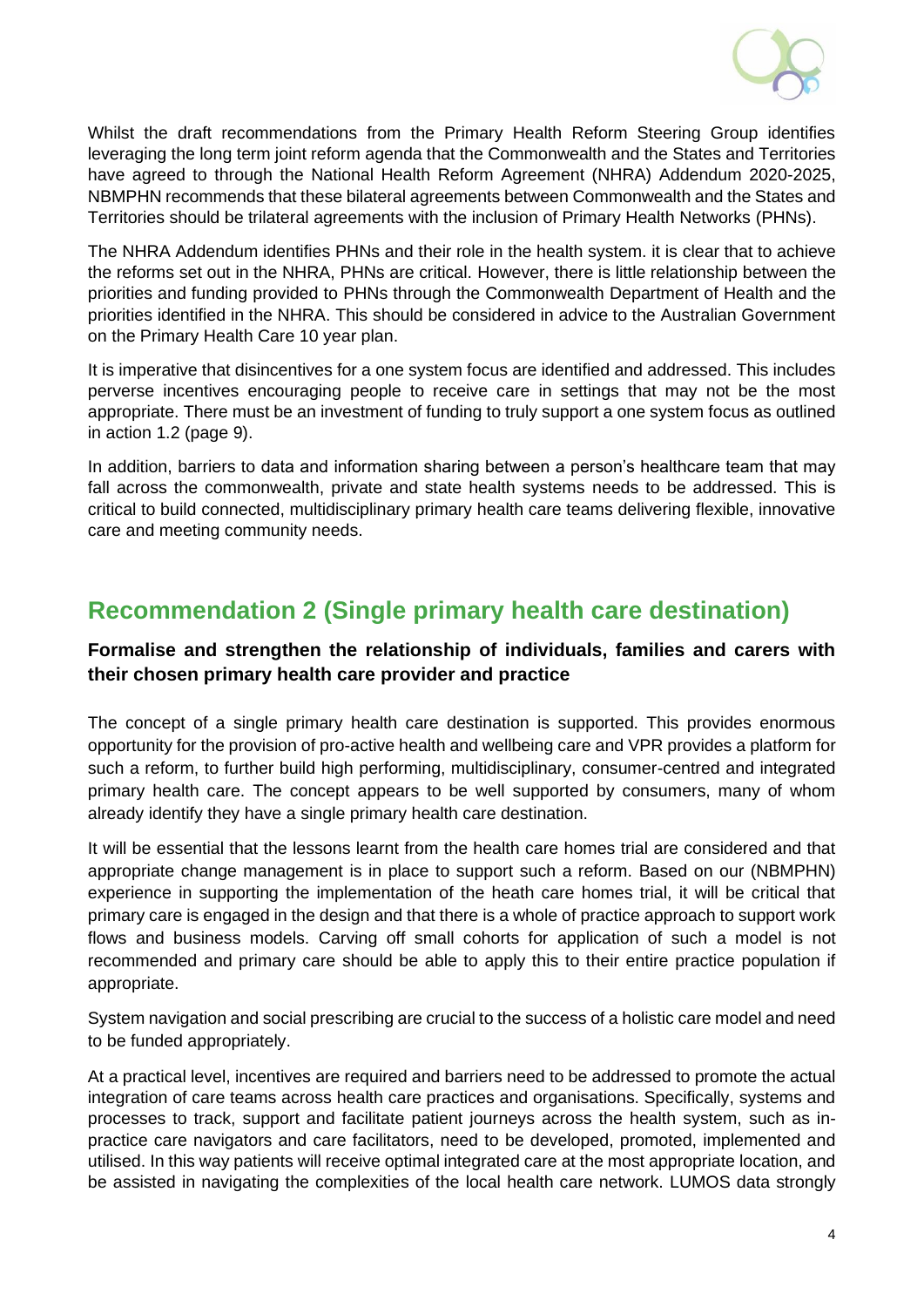

supports better patient and system outcomes by ensuring the tighter integration of primary and hospital services for admitted patients. System changes and extensions to facilitate this are critical to the effective operation of the single primary health care destination.

## <span id="page-5-0"></span>**Recommendation 3 (Funding reform)**

### **Deliver funding reform to support integration and a one system focus**

NBMPHN agrees with the recommendation to deliver funding reform. This is essential to better support a one system focus, support best practice models of primary care, sustainable business models and the unique needs of different regions.

Models must consider funding drivers across the whole health system and across sectors to address unintended consequences that further silo care provision or lead to duplication. The value of applying local approaches and local solutions to funding models must be considered.

Reform that supports accountability and drives patient outcomes is welcomed. Funding reform must support collection, analysis, reporting and sharing of data to support quality improvement which is imperative for high performing and accountable primary care. PHNs are well placed to further support primary care in their use of data for quality improvement.

# <span id="page-5-1"></span>**Recommendation 4 (Aboriginal and Torres Strait Islander health)**

**Implementation of the National Agreement on Closing the Gap for Aboriginal and Torres Strait Islander peoples through structural reform of the primary health care systems**

### **4.7. Data and acknowledgement of data sovereignty**

NBMPN strongly supports and acknowledges Aboriginal and Torres Strait data sovereignty while ensuring the data is available to contribute to the wider story.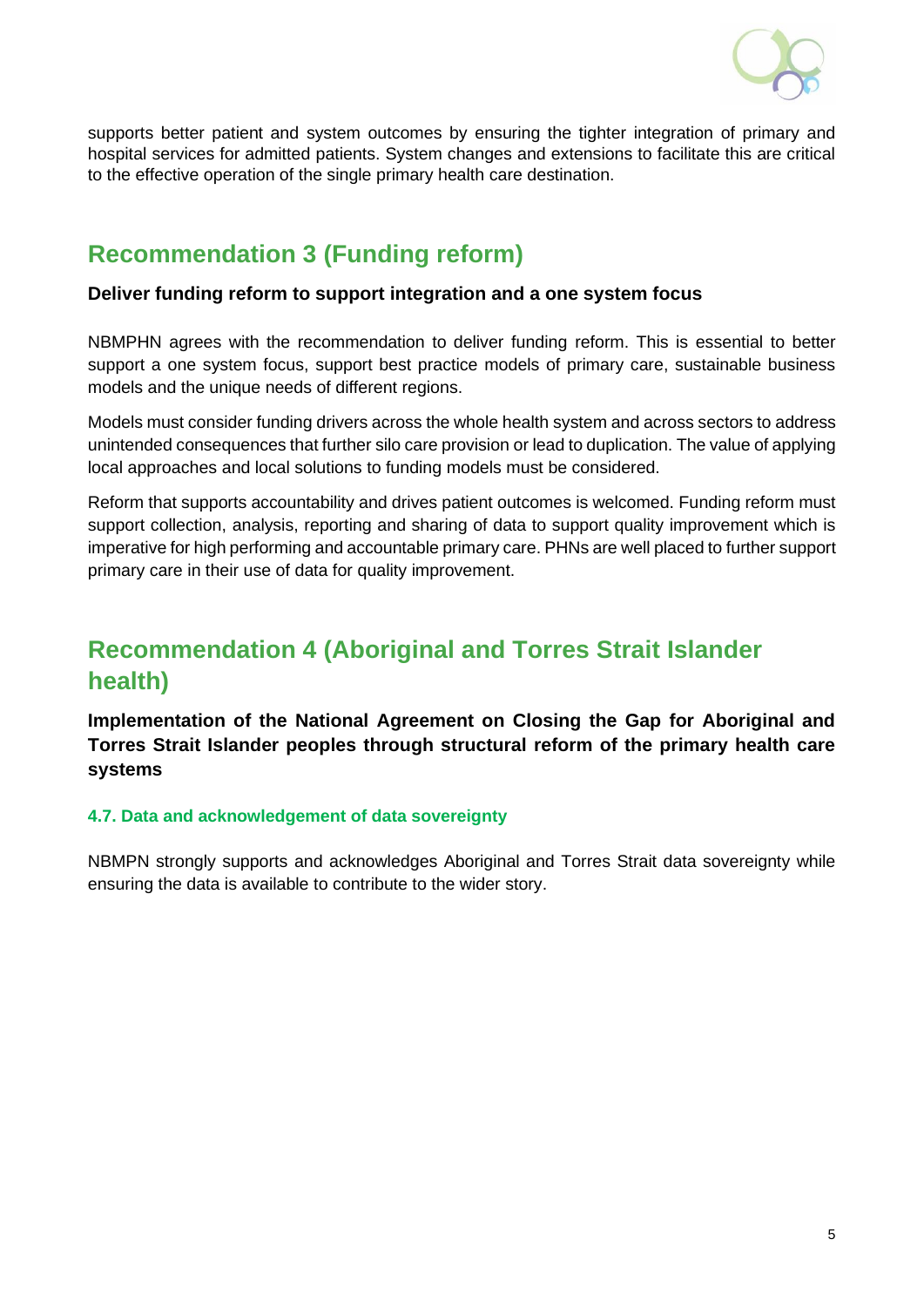

# <span id="page-6-0"></span>**NBMPHN response to theme 2: Adding building blocks for future primary health care – better outcomes and care experience for all**

# <span id="page-6-1"></span>**Recommendation 6 (Empowering individuals, families, carers and communities)**

### **Support people and communities with the agency and knowledge to better self-care and manage their wellness and health within a system that allows people to make the choices that matter to them**

NBMPHN agrees with the actions identified to support this recommendation. There is an immediate need to support general practices and patients in the use of safe and practical virtual health options that consider workflows and time. Incentives to adopt such technology is needed recognising the investment and significant change management required for private practitioners. PHNs are well placed to support uptake of digital technologies if backed by the right incentives for primary care.

Systems need to consider how to embed health literacy with implementation of appropriate mechanisms that support increased health literacy within a diverse and complex health and wellbeing environment. This includes increased support digital health literacy for consumers to participate in this environment as an equal partner. There is a need for a clear strategy and practical solutions including investing in health navigators, both physically and virtually, as outlined in previous recommendations.

# <span id="page-6-2"></span>**Recommendation 7 (Comprehensive preventive care)**

### **Bolster expanded delivery of comprehensive preventive care through appropriate resourcing and support**

It is imperative that reform addresses the current barriers to provision of comprehensive preventative care through primary care. Actioning this recommendation is supported by VPR, which encourages a whole of patient population view with the ability to plan more proactive care. Supports need to be available to keep people well, not just once they have a disease. A whole of system focus is required and a shift in the care and funding models that currently disincentive preventative care. PHNs can support primary care at a practice level and at a regional level, both in terms of use of data and local supports.

# <span id="page-6-3"></span>**Recommendation 8 (Improved access for people with poor access or at risk of poorer health outcomes)**

**Support people to access equitable, sustainable and coordinated care that meets their needs**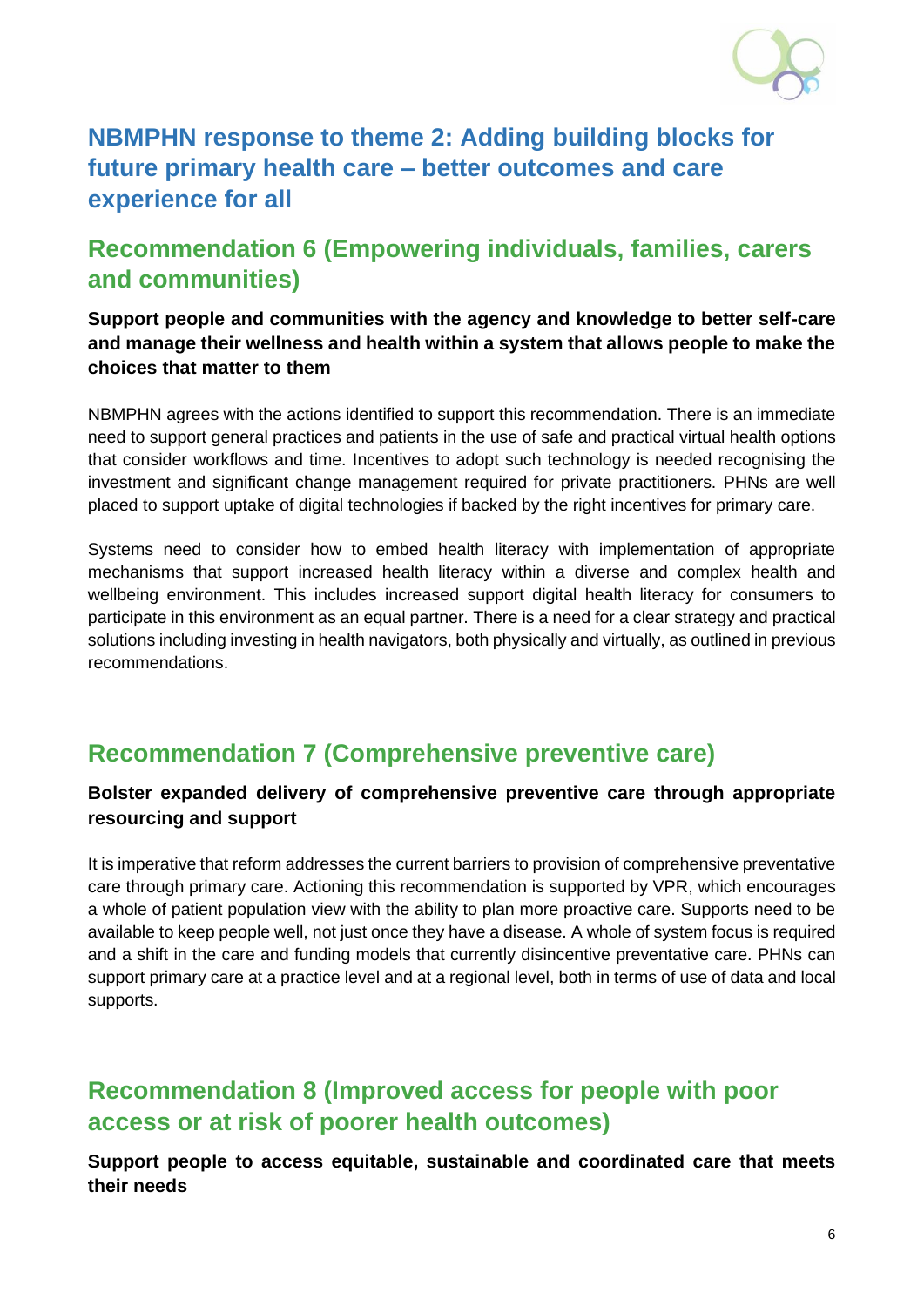

NBMPHN welcomes the recommendation which recognises and seeks to address health disparities and the communities that are most affected. There is a need for increased support and resourcing for primary care services providing care to communities with a higher proportion of disadvantaged individuals, to build their capacity and capability to respond and address the complex needs and barriers to equitable health outcomes. NBMPHN supports actions that recognise the need to tailor approaches to better meet the needs of disadvantaged individuals and communities.

# <span id="page-7-0"></span>**NBMPHN response to theme 3: Leadership and culture**

# <span id="page-7-1"></span>**Recommendation 9 (Leadership)**

### **Foster cultural change by supporting ongoing leadership development in primary health care**

NBMPHN believes in a strengthened primary care leadership, one that is able to articulate the needs of individual practitioners and extrapolate these at a broader regional, state and national level. This culture of leadership and the platforms that drive change can be effectively fostered by increased opportunities at a regional level to support growth and development. The acknowledgement that change takes time and requires resource investment is incredibly important for success with structures in place to support the adopted change process.

Primary care leadership needs to fostered and grown from among the ranks of practicing primary health care clinicians. PHNs are ideally placed to identify local leaders and implement leadership development programs which deliver strong and informed local leaders focused on relevant issues and practical solutions.

# <span id="page-7-2"></span>**NBMPHN response to theme 4: Primary care workforce development and innovation**

# <span id="page-7-3"></span>**Recommendation 10 (Building workforce capability and sustainability)**

### **Address Australia's population health needs with a well-supported and expanding primary health care team that is coordinated locally and nationally for a sustainable future primary health care workforce**

NBMPHN supports this recommendation and acknowledges the importance of a skilled and supported workforce to address the population health needs. The linkage of strategies to address the needs of both our most vulnerable population groups and those of our general population are essential at a national level enabling the localisation of strategies to meet the workforce needs, ensuring adaptability in regional and remote locations. NBMPHN recognises the need to address primary care workforce shortages in GPs and the allied health workforce. It is important that the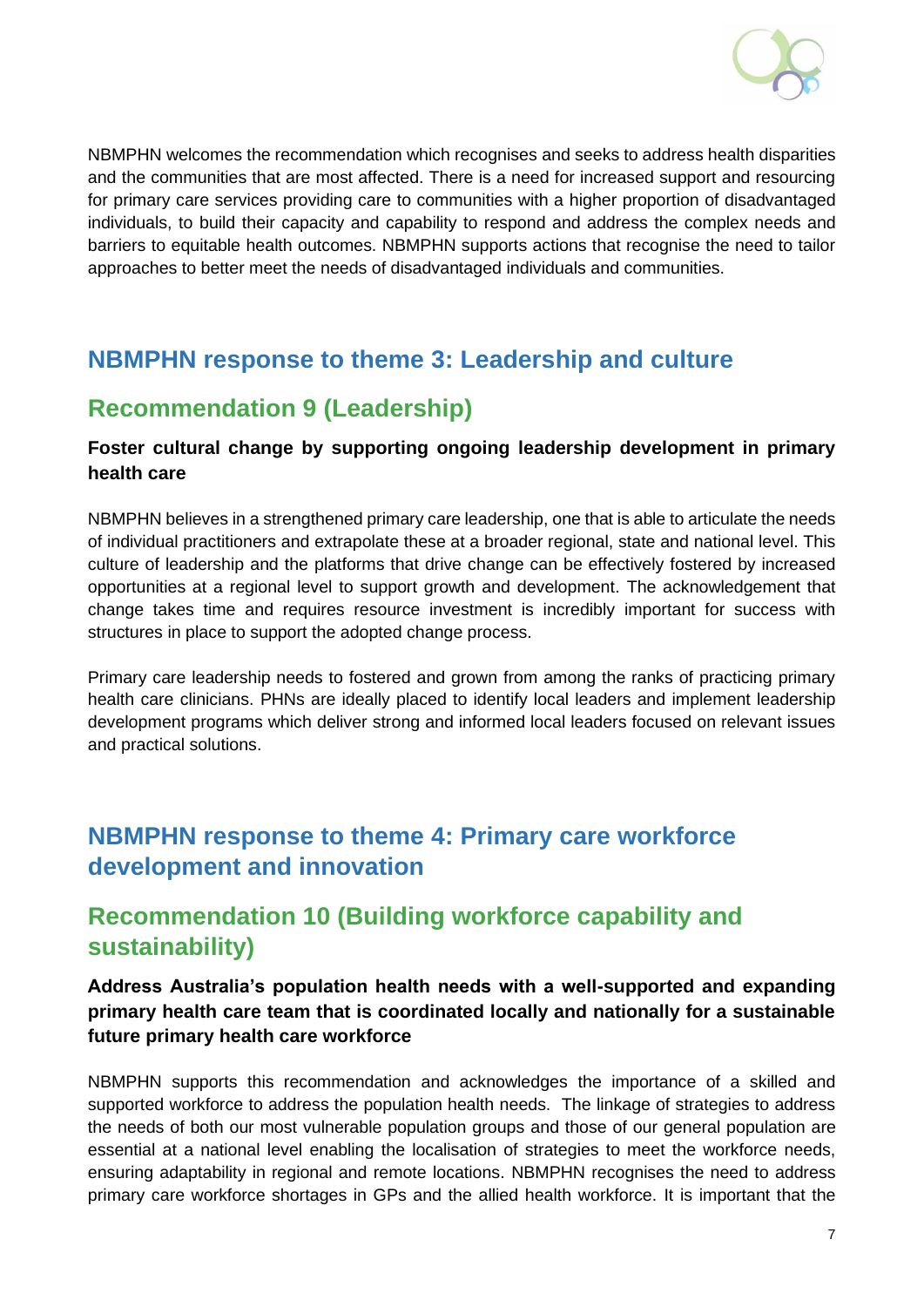

workforce challenges of peri-urban and outer-metropolitan regions are not forgotten. These regions 'fall through the cracks' between rural areas, which have dedicated workforce incentives and supports, and urban areas which are seen as more desirable places to live and work.

## <span id="page-8-0"></span>**Recommendation 11 (Allied health workforce)**

### **Support and expand the role of the allied health workforce in a well integrated and coordinated primary health care system underpinned by continuity of care**

NBMPHN supports improved digital infrastructure and integration of these structures for allied health with the rest of primary care. The current lack of digital connectivity amongst primary care services is a significant impediment to building a more coordinated and connected service for patients. Subsidisation and incentives for allied health practices to increase digital capability and capacity is well overdue and should be prioritised.

The financial sustainability of private allied health professions needs to be considered and we welcome consideration of funding and care models that support a more multidisciplinary approach.

Any recommendations relating to clinical governance need to consider the significant number of different accreditation schemes allied health need to comply with in order to provide services to particular client groups. This needs to be reviewed and consolidated as the workload and costs act as a disincentive for allied health to provide services, which limits access to some of the most vulnerable groups e.g. people with disabilities.

## <span id="page-8-1"></span>**Recommendation 12 (Nursing and midwifery workforce)**

### **Support the role of nursing and midwifery in an integrated Australian primary health care system**

NBMPHN support this recommendation, specifically the need for funding reform to support and encourage high caliber workforce in primary care enabling nursing and midwifery to work at the full scope of their practice. Primary care nursing must be incentivised in order to achieve this. As outlined this would provide more opportunities for integration and collaboration improving the capacity of primary care providers.

Integration of funding reform to achieve the action outlined at 12.8 will be a significant undertaking and requires a strong authorising environment at a Federal and State or Territory level, however is vital for improved health outcomes at a community level.

### <span id="page-8-2"></span>**Recommendation 14 (Medical primary care workforce)**

**Support, streamline and bolster the role of GPs (which includes Rural Generalists) in leading and coordinating care for people, while building and ensuring a sustainable and well supported medical primary care workforce**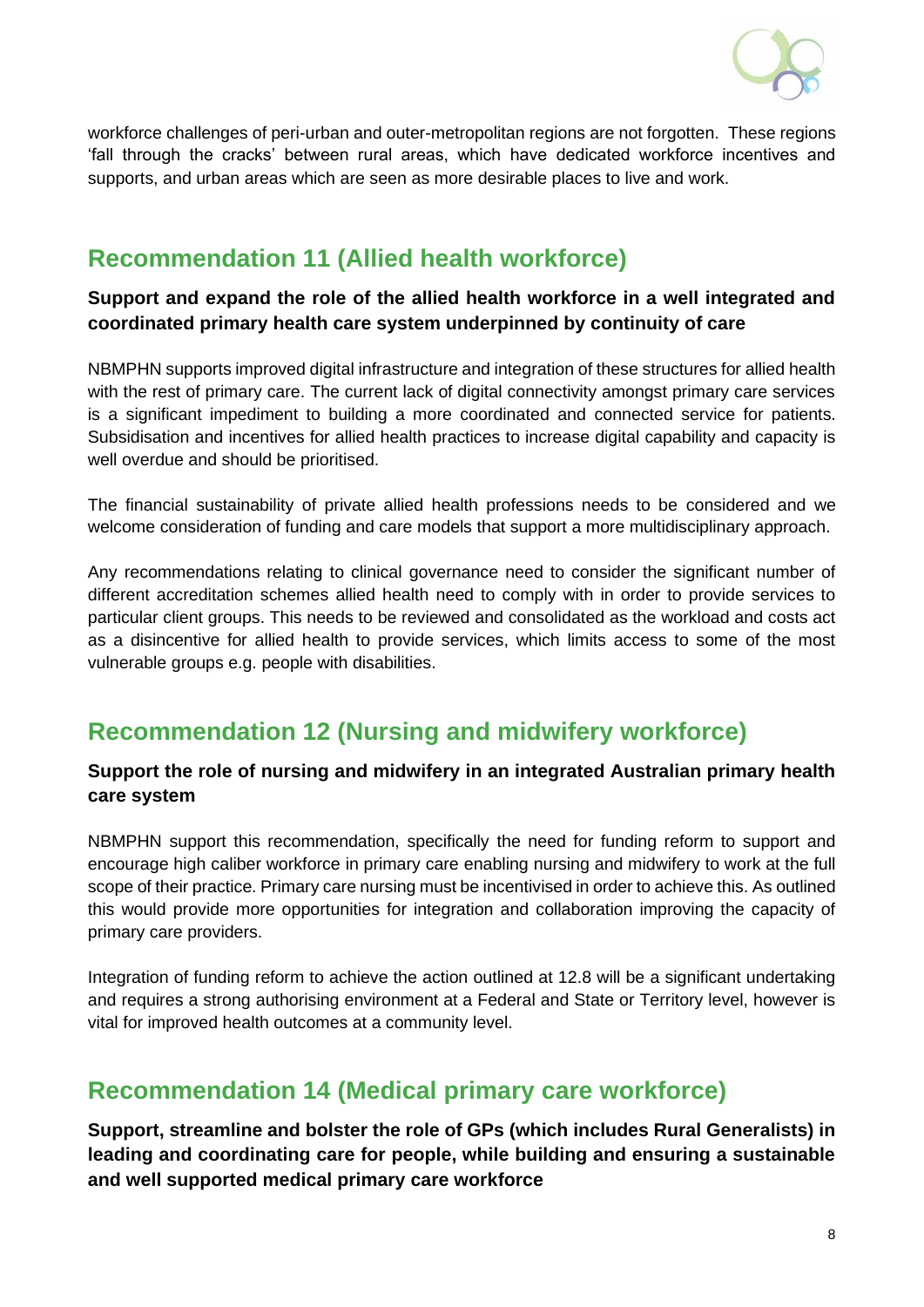

NBMPHN support this recommendation, which recognises both enhancing the roles of General Practice to move beyond reactive care models to a more whole person, proactive, planning, care delivery and team leader function, and the need to focus resources and energies towards sustaining and supporting the whole medical primary care workforce.

By investing in GP and rural generalists as leaders of local primary care teams, and by recognising and adequately funding the structure and operation of a nationwide network of PHN auspiced and connected local health neighbourhood primary care practice hubs, effectively linked to and integrated with community GP, allied health and specialist practice locations, and with local hospital networks, issues such as career pathway, mentorship, training, peer review, population health management, teaching, resource and service planning, locum provision, specialist integration and support can all be addressed proactively. Consequently local medical primary care workforce planning, supply and operation will be actively supported and able to better merge both local needs and national priorities. Further best practice training, delivery, bench marking and quality improvements processes will be able to be actively delivered, promoted and incorporated into daily care delivery activities.

# <span id="page-9-0"></span>**NBMPHN response to theme 5: Innovation and Technology**

## <span id="page-9-1"></span>**Recommendation 15 (Digital infrastructure)**

### **Develop digital infrastructure and clinical systems to better support providers to deliver safe and effective care**

NBMPHN supports a greatly strengthened interoperable system that enables acute, secondary and primary care greater, faster and more agile communication. There are currently many barriers to this from disparate governance systems to the availability of practical systems and tools, including those that support better integrated point of care. There are few communication enablers to foster the safe sharing of care and transition of care for a consumer across these sectors.

An agreed national infrastructure needs to be developed and a road map to achievement of this. Currently investment in bespoke solutions has its limitations.

Data ownership and overcoming barriers to information exchange needs to be considered. The potential for better health outcomes and reduced costs is significant.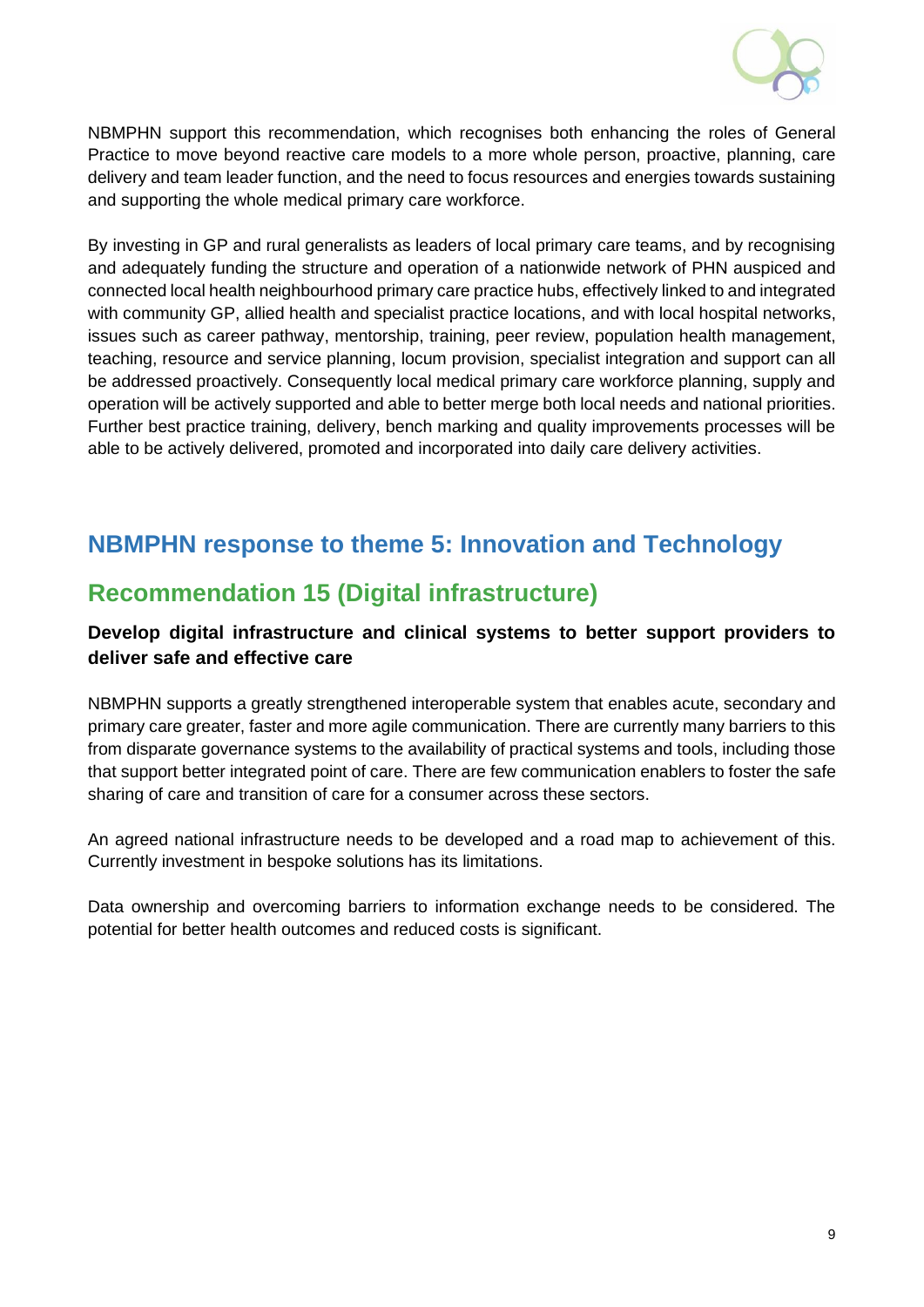

# <span id="page-10-0"></span>**NBMPHN response to theme 6: Research, data and continuous improvement of value to people, population, providers and the health system**

# <span id="page-10-1"></span>**Recommendation 17 (Data)**

### **Support a culture of continuous quality improvement with primary health care data collection, use and linkage**

PHNs are well placed to support this recommendation and have demonstrated leadership in supporting a culture of continuous quality improvement with primary care.

NBMPHN participates in the NSW PHN/NSW Health LUMOS project and richness of information that results from being able to see and understand what is occurring across the patient journey, allows practitioners to better tailor care for patients. There is also enormous potential for data to provide a better view of health at a national level and support initiatives to address population health needs.

However feedback from general practices continues to highlight the need for support at a practice level to ensure data is accurate and well curated. There is a significant commitment of time and therefore cost to a practice. Even GPs with a strong commitment to data quality improvement highlight the lack of resourcing and therefore reality of transferability across all practices nationally. At a State level, there are dedicated roles to support data collection and quality improvement. The need for resourcing also needs to be recognised in primary care and we implore the steering committee to consider appropriate incentives to support high quality data and utilisation of this.

### <span id="page-10-2"></span>**Recommendation 18 (Research)**

**Empower and enable contextually relevant, translational and rapid research and evaluation in primary health care, addressing questions directly relevant to service delivery in localised context**

Supported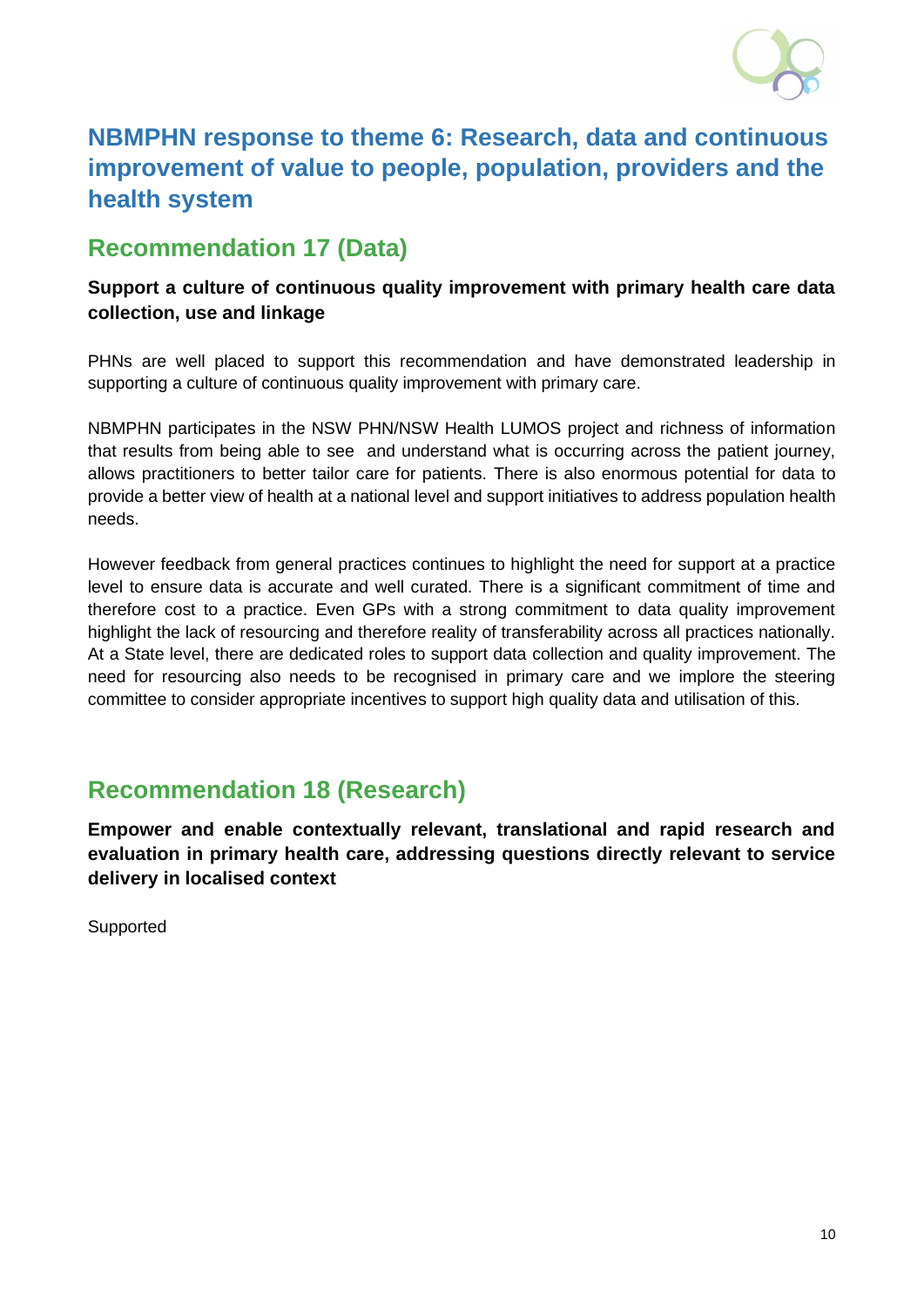

# <span id="page-11-0"></span>**NBMPHN response to theme 7: Emergency preparedness**

# <span id="page-11-1"></span>**Recommendation 19 (Primary health care in national and local emergency preparedness)**

### **Deliver nationally coordinated emergency preparedness and response, defining Commonwealth, State and Territory roles and boosting capacity in the primary health care sector**

NBMPHN strongly supports this recommendation. There is need for immediate action to create an enabling environment which will better prepare health services and associated stakeholders to prepare for, respond to and recovery from future disasters and emergencies.

Primary health care involvement in emergencies and disasters should not be reactive as is currently the norm. There needs to be investment to ensure primary care is prepared and ready to respond to disasters and emergencies. Much of this work needs to happen when there is not a disaster, at a time when it isn't 'sexy' to invest in this work. We must move away from purely reactive funding or calls for primary care support during a disaster and truly integrate primary care into disaster and emergency preparedness as well as response and recovery. Primary care play an important and unique role that needs to be defined and clearly articulated to all parts of the health system, as NBMPHN has done. They do not and should not be regarded as duplicating existing responses and be supported in their role. PHNs, if funded, are key to supporting and coordinating the many primary care providers within a region to prepare and respond to emergencies and disasters.

There is an opportunity to build on the work and experience of NBMPHN

### **Our experience:**

The Nepean, Blue Mountains region consists of a mix of urban, rural, bushland, industrial and commercial lands, as well as the Hawkesbury/Nepean river system and National Parks. It experiences extreme heat in the Penrith and Hawkesbury areas, and cold and snow conditions in the upper Blue Mountains and Lithgow. These conditions leave the region vulnerable to natural disasters and adverse weather conditions such as bushfires, flooding, droughts and heatwaves which in turn adversely affect health service provision to local communities.

The region experienced major bushfires in October 2013, snowstorms that closed the main highway in 2014 followed by major flooding in 2016 and March of this year. The region was part of the 2019/2020 Black Summer bushfires while in January 2020 Penrith recorded a temperature of 48.9 degrees celsius making it the hottest place on earth. These disasters played out against the backdrop of droughts, economic hardship and the COVID-19 pandemic.

Experience gained from the 2013 bushfires saw NBMPHN tailor its response plans to the continuing disasters making it better prepared to respond to surge capacity situations. To date NBMPHN has played a leading role in its disaster preparedness and response processes while sharing and promoting knowledge with other Primary Health Networks (PHNs). See here for our emergency preparedness guide for Primary Health Networks and others supporting the local General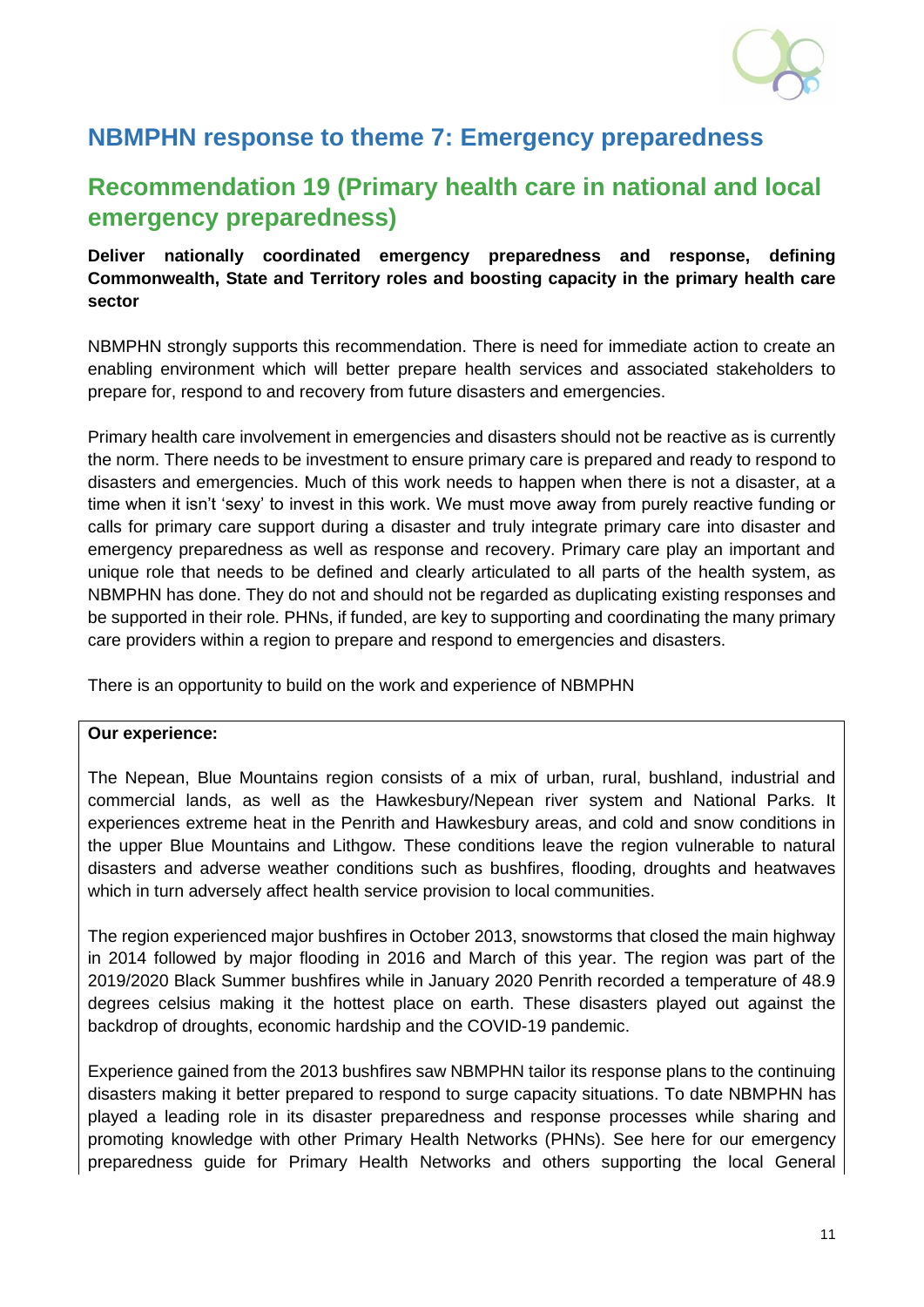

Practitioner response during emergencies: [https://nbmphn.com.au/NBMPHN-Library/Disaster-](https://nbmphn.com.au/NBMPHN-Library/Disaster-Planning)**[Planning](https://nbmphn.com.au/NBMPHN-Library/Disaster-Planning)** 

We also highlight the White Paper developed by the PHN National Network on the role of primary health Networks in disasters and emergencies which we recommend the steering committee consider when developing actions against this recommendation 19. The paper can be found here: <https://nbmphn.com.au/Resources/About/The-Role-of-Primary-Health-Networks-in-Natural-Dis>

The following feedback is submitted as a mechanism to effectively communicate the importance of Primary Healthcare and suggested capability requirements for PHNs to prepare for, respond to and recover from future natural disasters and emergencies.

### **19.1. Commonwealth/State responsibilities**

NBMPHN acknowledges the responsibility of jurisdictions to deal with disasters and emergencies within their existing arrangements. It advocates for a greater voice to inform decision makers regarding key opportunities to build a collaborative, coordinated and capable Primary Healthcare disaster response system.

In many instances, Primary Healthcare delivers ahead of others in ensuring continuous community health during disasters.

These acknowledgements are aligned with the findings of the Royal Commission into National Natural Disaster Arrangements Report released on 28 October 2020 which states:

"Australian, state and territory governments should develop arrangements that facilitate greater inclusion of primary healthcare providers in disaster management, including representation on relevant disaster committees and plans and providing training, education and other supports," (Recommendation 15.2: Inclusion of primary care in disaster management).

### [Royal Commission into National Natural Disaster Arrangements 2020](file://///NBMML-FSCDATA/FSCDATA/USERS/MARIER/2%20Docs%20Reports%20to%20read%20Mari/Royal%20Commission%20into%20National%20Natural%20Disaster%20Arrangements%20-%20Report%20%20%5baccessible%5d%20(1).pdf)

### **It is therefore essential that the role of PHNs be formalised and embedded into future disaster preparedness, response and recovery processes.**

In addition, NBMPHN recognises the importance of engagement and collaboration between Aboriginal Community Controlled Health Organisations (ACCHOs) in the disaster management process. From this, NBMPHN is implementing tangible local actions which will continue to support the safety and well-being of Aboriginal people during emergency events. By applying an integrated approach, NBMPHN will seek to identify interest on the part of Aboriginal health organisations and practices to work collaboratively towards more formalised, localised and better resourced strategies in disaster management planning for Aboriginal communities.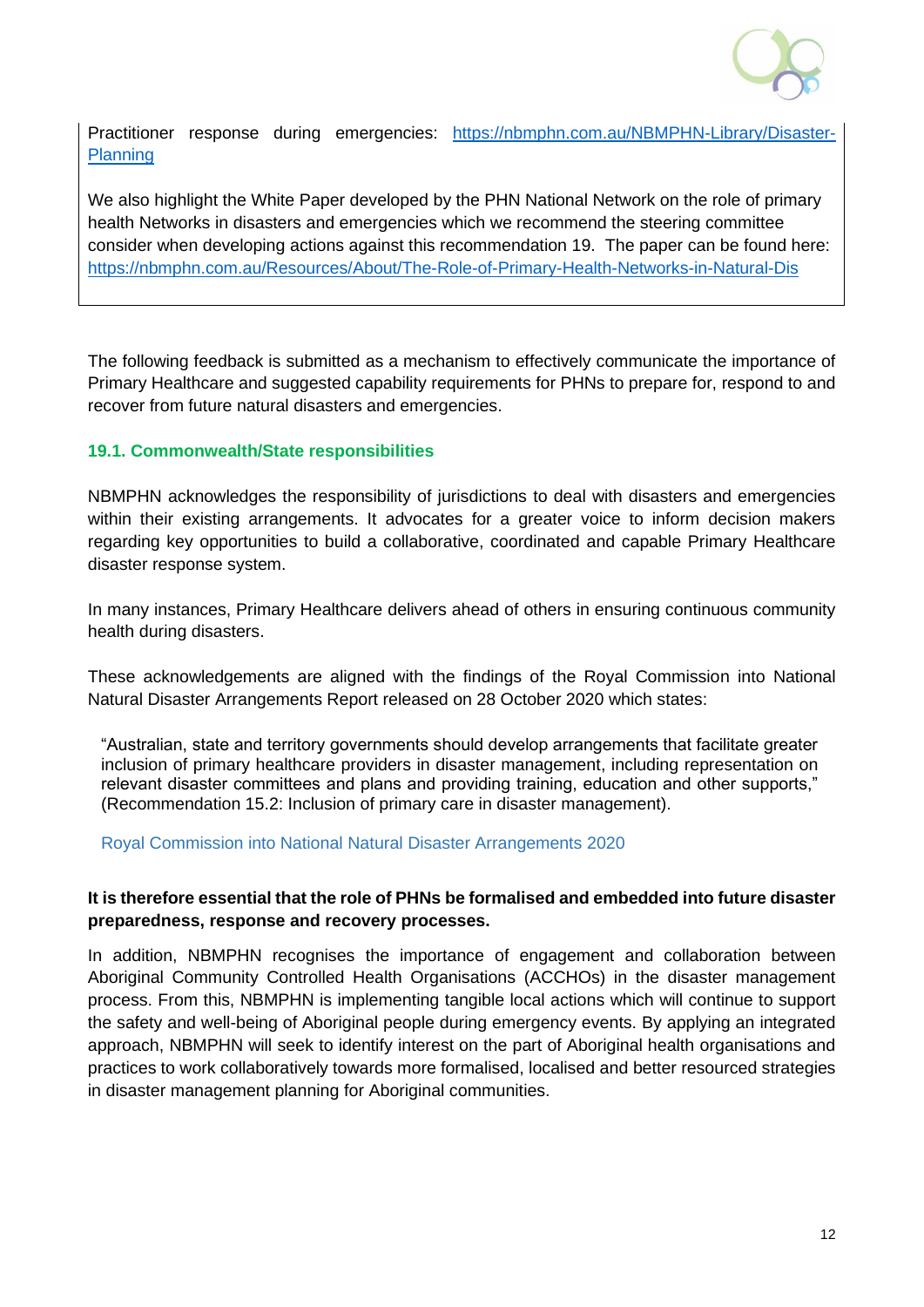

### **19.2. Commitment to Closing the Gap**

NBMPHN acknowledges the priorities for improved community health, disease prevention and reduced hospital presentations of vulnerable communities by ensuring access to high quality primary healthcare service to Aboriginal and Torres Strait Islander peoples.

This includes working alongside internal and external Aboriginal and Torres Strait Islander Health Workers, Practitioners and government stakeholders to develop a shared agenda that is focused on preventive health management and wellness to improve health outcomes. NBMPHN also recognises that identifying areas of disaster risk and managing the solutions to health outcomes for Aboriginal and Torres Strait Islander health will be achieved through:

- $\circ$  Forming formal partnerships and shared decision making with Aboriginal and Torres Strait Islander health services and affiliated organisations to prepare for and respond to health risks during disasters.
- o Building and strengthening current collaborative structures to empower Aboriginal and Torres Strait Islander peoples to share decision-making with PHNs when planning for disasters.
- $\circ$  Ensuring that vulnerable and disadvantaged groups have a voice and that there is a focus on supporting communities most in need.
- o Enabling shared access to location specific data and information to support Aboriginal and Torres Strait Islander communities and organisations better prepare for, respond to and recovery from disasters.
- o Identifying and supporting opportunities for access to health education and training opportunities for the Aboriginal and Torres Strait Islander workforce.

NBMPHN acknowledges that action is required to influence the provision of primary care to include recognition of the impact of disasters on Aboriginal and Torres Strait Islander health. As PHNs provide a unique link between communities and health services during disasters, it is essential that they be recognised across government and the healthcare workforce if equality of health outcomes for Aboriginal and Torres Strait Islander peoples are to be achieved.

### **19.3. Frameworks for local integrated solutions**

Primary care providers are progressively being integrated within disaster management systems at the local level, primarily through stronger linkages between PHNs and Local Health Districts (LHDs).

However, PHNs are not funded by the Australian Government to undertake an emergency management role, although they have the flexibility, local knowledge and partnerships to perform these functions during disasters.

NBMPHN has developed a Disaster Management Framework which acknowledges the responsibility of all jurisdictions to deal with disasters and emergencies within existing arrangements. The focus of the Framework is to ensure NBMPHN has the capabilities required to manage disasters and promote collaboration with relevant stakeholders to fill existing gaps in health service delivery.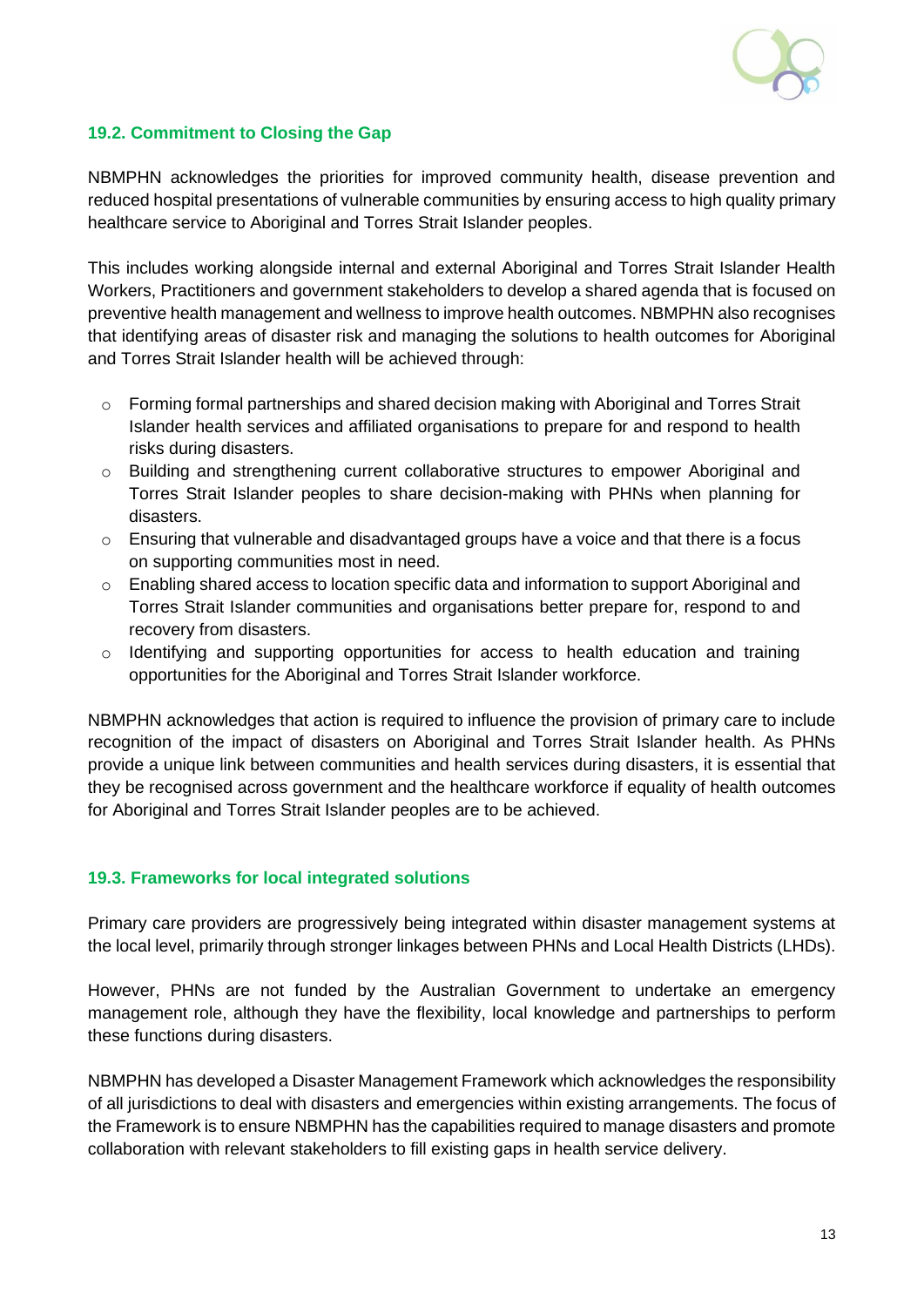

In addition, NBMPHN works towards a coordinated response system through multi-agency partnerships across the prevention, preparedness, response and recovery spectrum. To achieve this, NBMPHN works closely with local disaster management groups, Government authorities and primary health providers such as GPs, nursing, allied health, mental health, first responders and pharmacies to actively support their disaster management responsibilities.

NBMPHN submits that primary healthcare has a pivotal role in shaping future planning and management of pandemics and disasters through its integrated primary care initiatives and local partnerships and networks.

NBMPHN has the capabilities and capacity to play a formal and supported coordinating role in the disaster management context. This is on the basis that PHNs are ideally positioned to support primary care providers and ensure uniformity of health service provision during disasters.

### **19.5. Allied health roles in emergency response**

During an emergency or disaster, NBMPHN adopts a multidisciplinary approach by communicating regularly with Allied Health Professionals (AHPs) to determine the most effective and appropriate response.

For example, during the March 2021 floods, NBMPHN worked with the Allied Health sector to ensure continuity of health care during the incident by collaborating with pharmacies, psychologists, counsellors and social workers and a range of health service providers. Community pharmacists played a vital role in flood affected areas by continuing access to medications and providing appropriate health advice and information.

The collaborating involved assisting AHPs to address the health needs of vulnerable community members and ensure continuity of care during the disaster. It is essential there is an overarching body and voice for the many different primary care providers, to coordinate the primary care response across the region and provide the link to the overall emergency response chain of command and structures

### Allied Health Clinical Council (AHCC):

NBMPHN's Allied Health Clinical Council advises its Board on recommended strategies to address region-wide issues facing AHPs while also considering the unique needs and concerns of each local community. The AHCC represents AHPs within each LGA, ensuring all AHPs have an opportunity to share their concerns and ideas, regardless of their location in urban, rural or remote communities.

In addition, NBMPHN continues to work closely with AHPs to embed new and improved ways of developing capacity and delivering health care particularly in relation to vulnerable individuals and communities during disasters.

Such PHN initiatives have the possibility of being adapted and expanded to better mobile and support the allied health workforce around disaster management, if PHNs are appropriately resourced.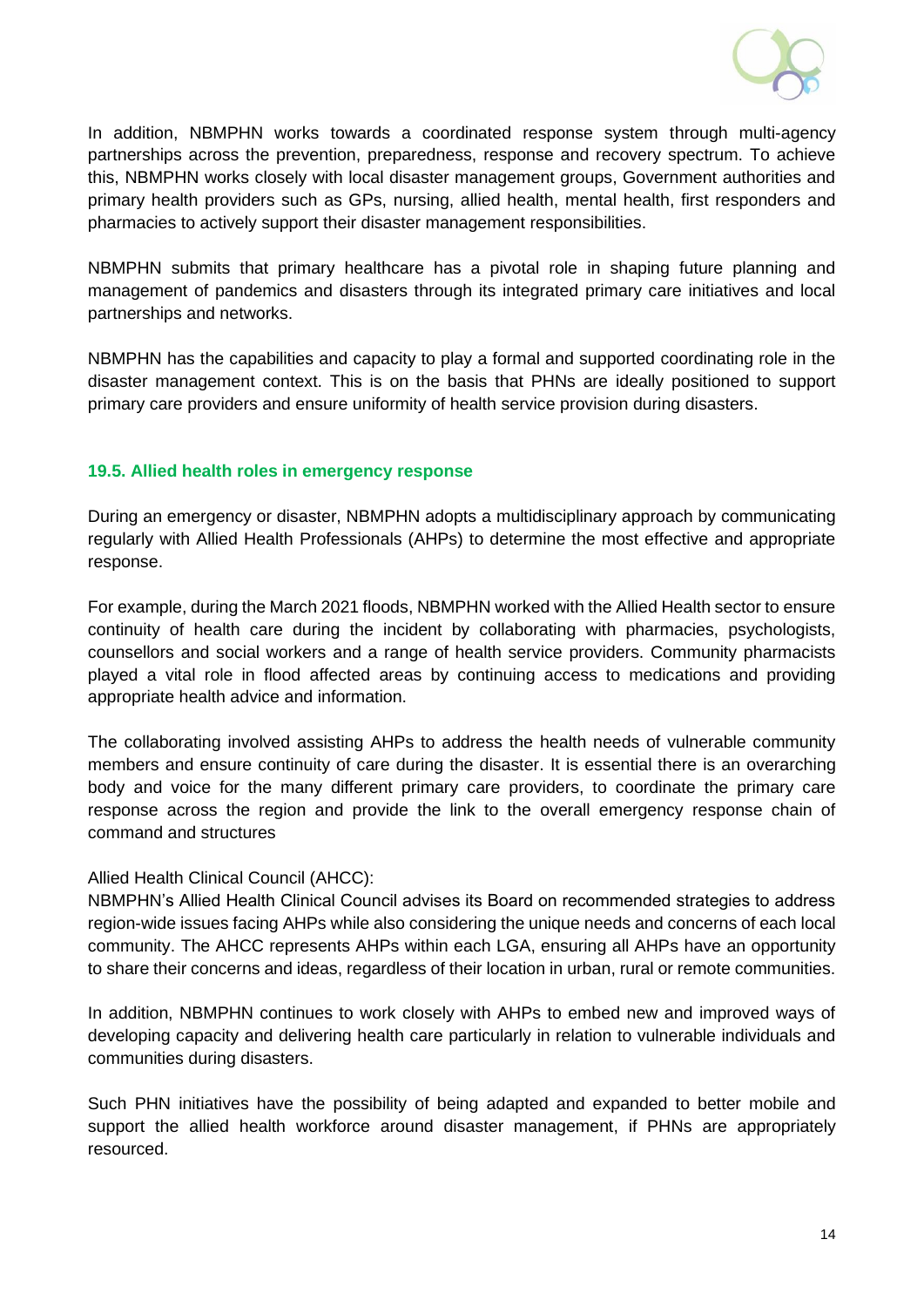

### **19.6. Primary health care during emergency response**

There is an appetite for PHNs and primary care providers to become integrated within current disaster management systems at the local level, however an authorising environment is required at the State and Federal level to support such approaches to ensure consistency and to reduce the reliance on 'good will'.

NBMPHN's partnership with the LHD is an example of what can be achieved at the local level, ensuring both organisations work productively together across the entire district. Agreed shared priorities include aged care, mental health and improving access to after-hours general practice care, child and family health initiatives, population health, eHealth, and improving the information flow between the organisations to facilitate improved services to the local population.

For example, in response to the challenges experienced in the 2019-2020 bushfires and recent floods, NBMPHN and Nepean Blue Mountains Local Health District (LHD) are currently updating their emergency response plans to map and integrate the functions of each agency for future disasters. It is anticipated this will reduce the likelihood of resource wastage, double ups and confusion in relation to the associated roles and responsibilities of each agency.

Maintaining access to primary health care services, especially general practice and community pharmacy, during an emergency situation can present inappropriate or avoidable hospitalisations. NBMPHN has demonstrated that GPs have a role to play in providing medical assistance at emergency evacuation centres and/or from their practice if supported. This includes remaining open, extending practice hours and seeing patients from other practice. To do this, there needs to be an information link between the broader disaster response and practice with local intel and communication both ways.

### **NBMPHN example as a coordinator during the 2019/2020 Black Summer Bushfires:**

*GPs on the NBMPHN emergency volunteer register were communicated with regularly and were on alert in case they were needed at an evacuation centre. 'Evacuation centre kits' were ready to deploy to GPs if they were required to attend an evacuation centre. The kits contain resources and tools GPs would need in addition to their own doctor's bag. For example additional medical equipment and first aid supplies, identifying vest (fluoro/ reflective tabard with DOCTOR emblazon) so they could be easily identified, blank script pads and blank note pad, triplicate pad of patient summary forms, list of relevant contact numbers, local pharmacy etc.*

*Regular communication was distributed to all general practices in the region to keep them up to date with the situation, alert them to relevant resources and communicating what they could do to assist from their practice (i.e. stay open longer hours if required in some regions, willingness to take new patients etc.).* 

*When we were informed by the LHD of the location of potential evacuation centres, staff could target surrounding general practices and collate information about opening, capacity etc so this could be provided to people attending the emergency centres if they opened. A list was provided to LHD of these practices, opening hours and also of local pharmacies.*

*PHN practice liaison officers undertook regular check ins and were able to monitor practice closures, opening times, and could quickly respond to any issues experienced by practices. We knew what general practice coverage was available in the region and could identify any gaps.*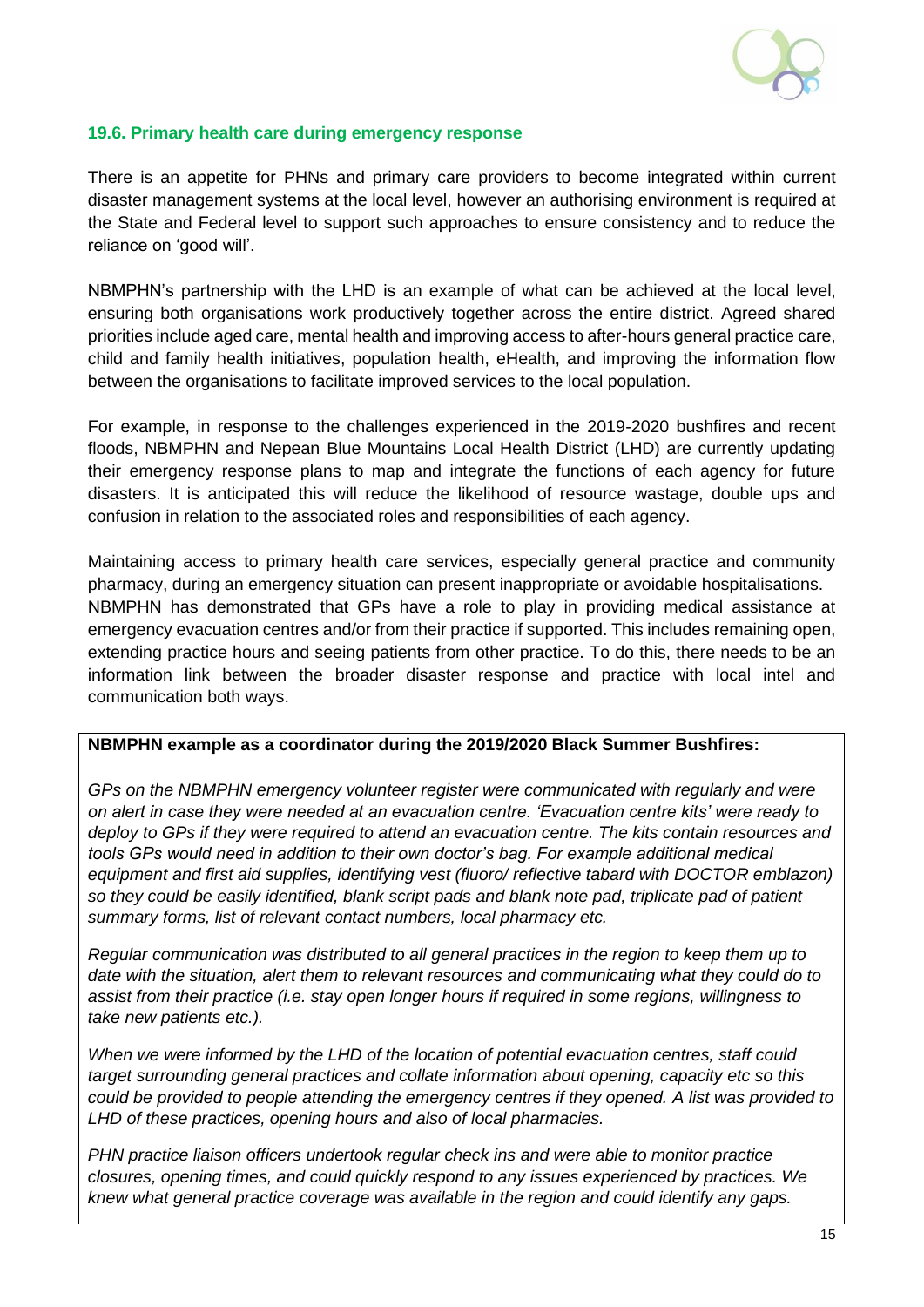

*Throughout the bushfire crisis, we maintained ongoing communication with LHD. Our PHN participated in the health Emergency Operations Centre meetings (sometimes up to three times a*  day), sharing information to assist in a more coordinated response. For example, we could share *information on Practice openings and where people could attend if they were evacuated. As an example, one weekend there was an evacuation centre set up in Lithgow. The Local Health District requested a GP to go to the centre as they were concerned people would not have access to a GP for scripts and minor issues. They wanted to prevent avoidable presentations to Lithgow Hospital Emergency Department, which was already understaffed and reporting capacity issues with smoke inhalation from fire services personnel and others. The entire region was cut off due to the fires blocking major roads and it would not have been possible to get a GP from the volunteer register into the city centre. The PHN was able to identify, liaise with, and share information about, a General Practice in the town centre close to the evacuation centre that was open over the weekend on Saturday and Sunday extended hours and were willing to see new patients / patients from other GPs. Staff in the evacuation centre were able to refer evacuees to this practice rather than ED*

There should be national consideration of item numbers for primary healthcare providers that can be utilised during a natural disaster response to ensure primary care services can be provided in alternative locations if required.

Other suggested approaches include:

- o Promotion of the benefit of the My Health Record with providers during disasters
- o Emergency provider numbers for GPs
- $\circ$  Continue telehealth item numbers for rural and urban areas
- o Widely available e-prescriptions
- o A well-coordinated medical surge workforce
- $\circ$  Easing of access criteria for mental health support e.g. removing the need for a diagnosis or a Mental Health Treatment Plan in order to access Better Access to Psychological Services

#### **19.6.1. Primary health care in disaster management**

#### Committees:

NBMPHN participates in regional and local disaster management committees and planning processes to provide input and seek direction and advice for strategic and operational health emergency management processes. This includes the LHDs Emergency Management Executive Committee. This increases the profile or and awareness of the role of primary care in an Emergency and ensures there is a seat at the table for the primary care voice. We have identified GP leaders and those with a special interest in emergency response, who have work with the PHN to develop a regional approach to supporting the primary care disaster response and role. NBMPHN represents PHNs at the RACGP's NSW/ACT GP Disaster Management Committee. There is potential for primary care to be involved across all regions of Australia if there is a supportive and authorising environment created which requires involvement of the Federal and State governments.

#### Training/education:

NBMPHN recognises the importance of primary healthcare providers being specifically trained in emergency management structures and systems and agrees with this action. NBMPHN provides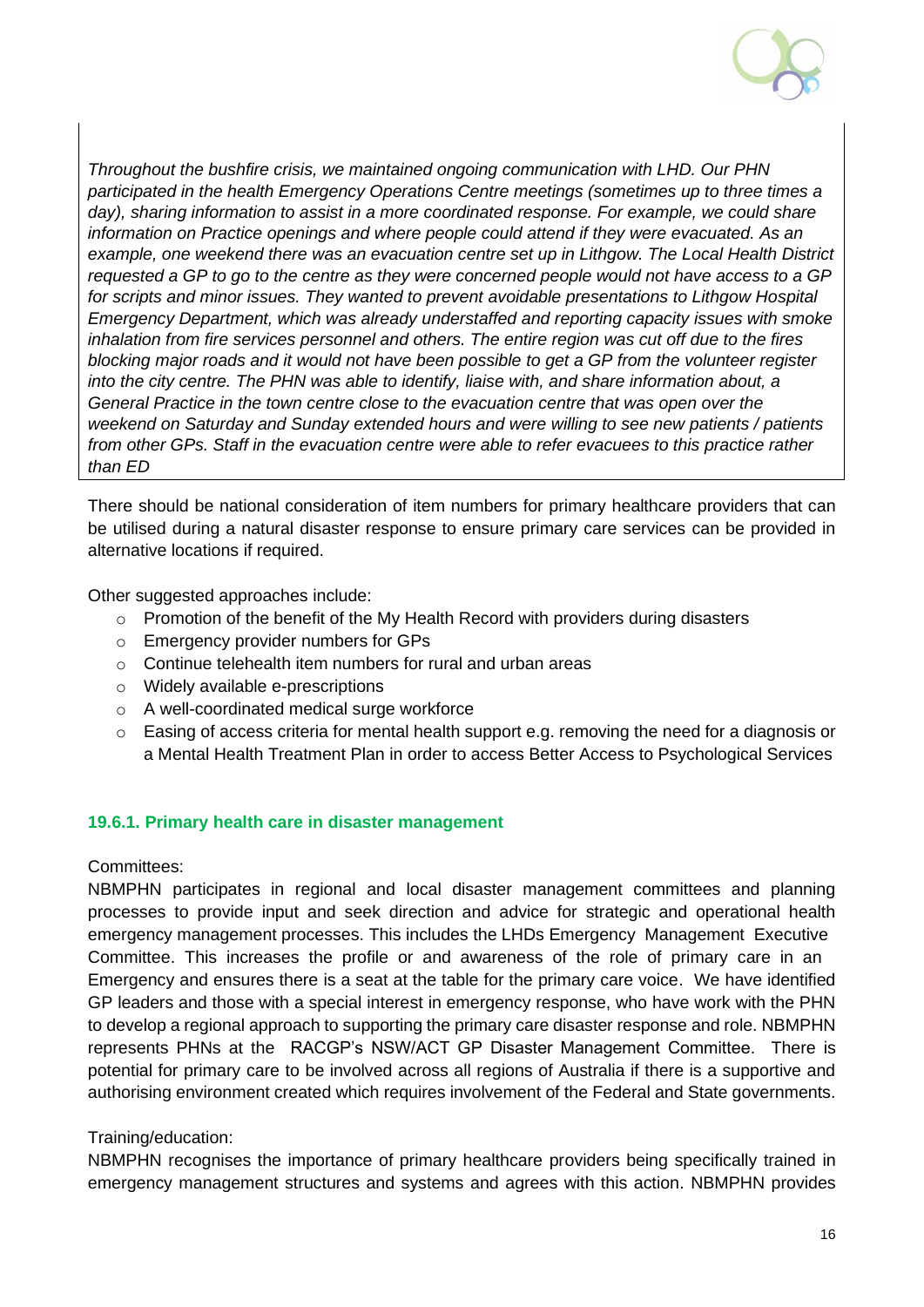

dedicated training and capacity building, education activities and arrangements to support primary healthcare providers and GPs who volunteer during disasters. This can be replicated across other regions.

NBMPHN builds the capacity of local Healthcare service providers through:

- o Major Incident Medical Management Support (MIMMS) training, an internationally recognised qualification, offered to GPs in the Nepean Blue Mountains region (mandatory for GPs on the emergency volunteer list).
- o Educational courses for volunteer GPs/pharmacies on creating Business Continuity Plans (BCPs) and becoming 'disaster ready.'
- o Training for general practice managers and staff in preparing for and responding to disasters.
- o The Emerging Minds Community Trauma Toolkit provides information, education and mental health resources to assist GPs when having conversations with patients about the impacts of disasters.
- $\circ$  NBMPHN coordinates the provision of relevant information and feedback mechanisms following disasters to inform future training.
- o Provide presentations to health members across NBMPHN including guest speakers, local community members and first responders such as SES/NSWRFS and LHD personnel.

A formal acknowledgement of the role of PHC in disaster management would facilitate NBMPHN's ability to engage with relevant stakeholders more broadly across the PHNs program to discuss issues related to the design and/or building of collaborative disaster management initiatives.

### **19.6.2. Response networks**

Implement and expand rural emergency response networks (RERN), building on RERNs currently in Australia and lessons learned from international experience. NBMPHN supports this action.

### **19.7. Mature PHNs and partnerships**

The increasing frequency of disasters suggest a more cohesive approach between health service providers and stakeholders is required as disasters and emergency events have substantial potential health effects on communities.

Primary Health Networks play a significant role throughout the continuum of disaster management. Because of their flexible scope of practice, PHNs are well placed to be involved during disasters, from planning to direct response when a disaster occurs and in leading the way to recovery. As disasters increase, it is essential that disaster management is integrated and coordinated between all key stakeholders and the role of primary care and PHNs is recognised and supported by all levels of government.

PHNs are skilled at coordinating primary healthcare with other levels of the health system and can bring their infrastructure and capacity if their role is recognised and embedded in formal operational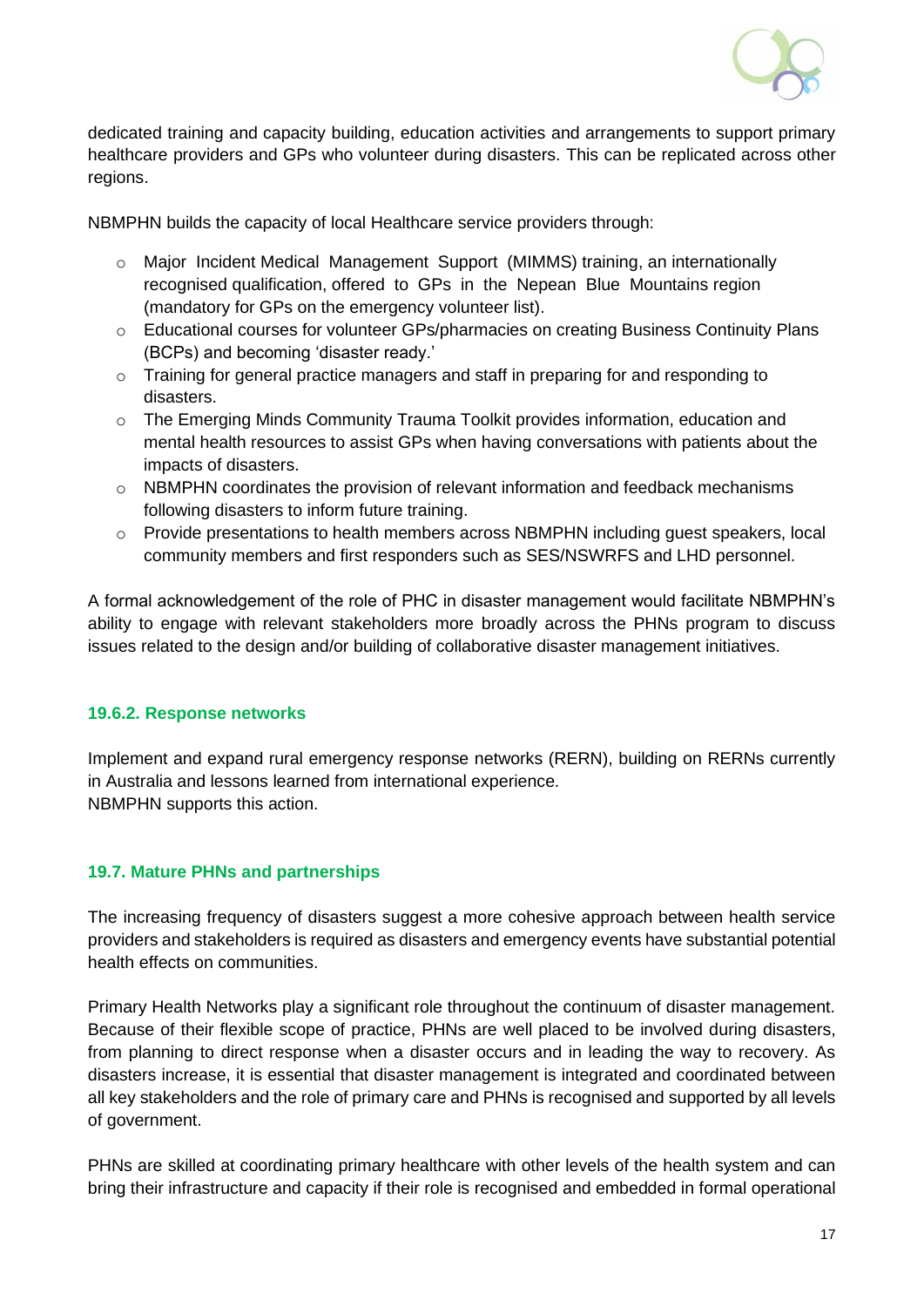

relationships. If approaches build on the capabilities of PHNs, primary healthcare providers can be fully integrated and add value to the disaster response process.

As primary health care organisations, PHNs are well-placed in times of crisis, to be at the forefront of responding to these impacts. By leveraging the interdisciplinary skills of its primary health workforce, PHNs are well positioned to coordinate a strong primary health care response in disaster situations.

In addition, PHNs aim to promote people's health and wellbeing by increasing the efficiency of the healthcare system and reducing hospital use. Therefore, it is essential to ensure that funding, policy and process levers enable all professions and sectors of the primary health workforce to contribute to addressing health care demands during disaster and emergency incidents.

#### **19.8. Mental health services during disaster recovery**

Many PHNs have developed and facilitated strong connections within and between mental health service providers following the plethora of disasters that have occurred over the past few years. It is important that the sustainability and ongoing support is considered in communities as there has been much criticism from both community and primary care providers about the 'fly in and fly out' nature of support. Whilst this needed during and immediately following a disaster, there must be consideration of supporting local primary care providers who will provide the ongoing care and support for a community. General practices for example, need to offer their patients support when the initial horror of a disaster has been forgotten by other parts of the country. In addition, supports must be considered for primary care providers themselves who are part of the community and also impacted by disasters and the associated recovery.

#### **19.8.1. Local planning and delivery**

Refine arrangements to support localised planning and delivery of appropriate mental health services during the recovery phase of a disaster. It has been demonstrated that in order for post-disaster recovery to succeed, it needs to be community-led. Mental health providers working on the ground, as well as other non-government organisations know their communities and populations and are well-placed to identify the services, interventions and initiatives that have a chance of success.

It is imperative that there is coordination of services to ensure there is not duplication in some areas and gaps in others.

#### **19.9. Data**

Enhance health and mental health datasets to measure and share health impacts related to disasters, including mental health impacts both immediately and through the recovery phase. NBMPHN supports this recommended action. The effects of the 2019-20 Black Summer Bushfires are still being realised in the region. It is important to have health and mental health data sets to show the impacts of disasters.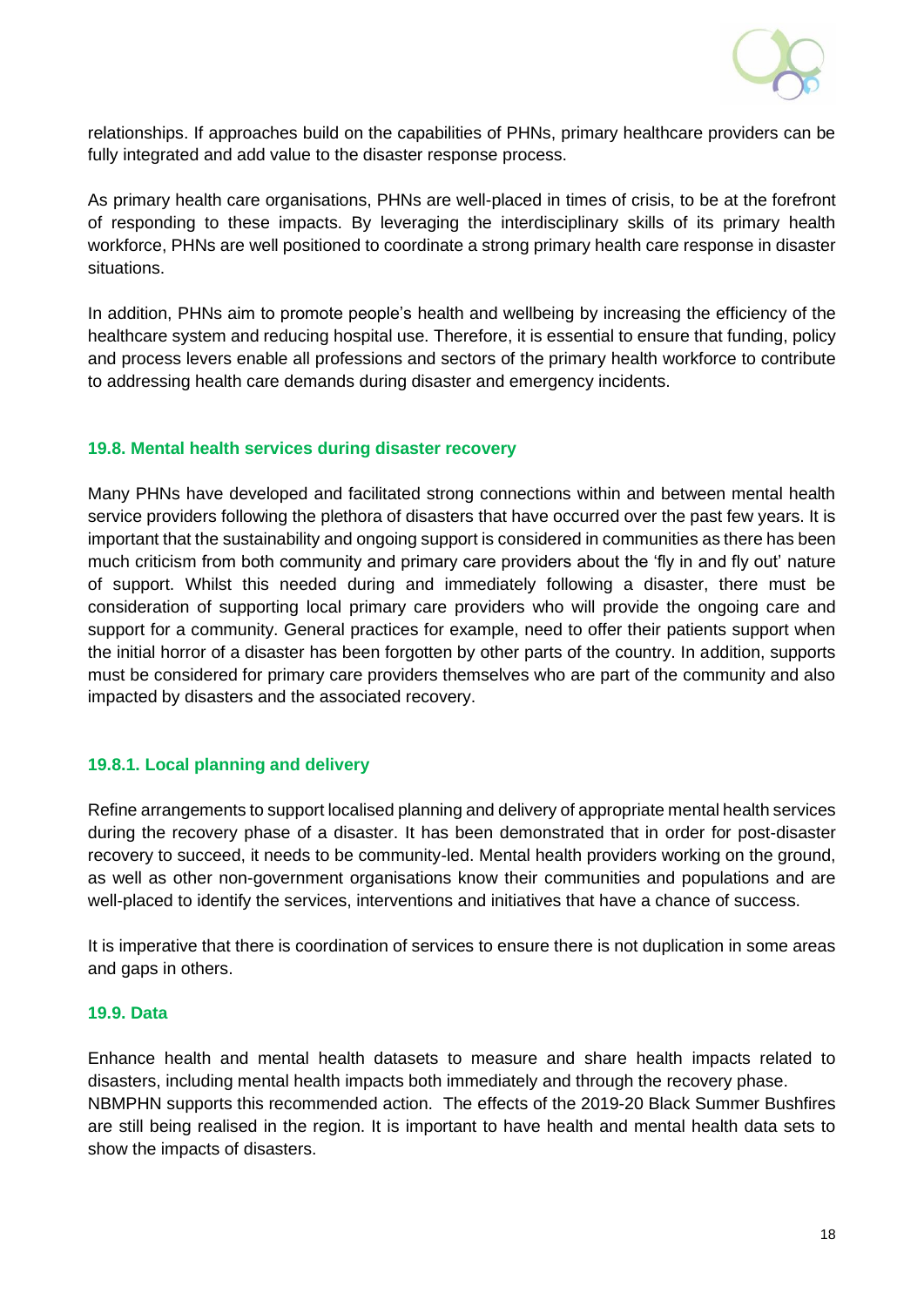

### **Conclusion – recommendation 19**

Disasters and emergencies are increasing in prevalence and impact with Australia experiencing high levels of exposure to extreme weather events in recent years. Bushfires, droughts and floods and the ongoing COVID-19 pandemic has shown how quickly systems can shift and how integrated, value-based care is vital to a resilient and agile health system.

As emergency management arrangements require varying health agencies to 'surge' during disasters it is now more important than ever for the health sector to prepare for the impact of disasters on primary care practices and service provision.

Currently, PHNs are not formally included in health emergency response and disaster management planning. The extent of their participation is ad-hoc and varies between local areas and jurisdictions. This results in roles and responsibilities of primary healthcare providers and PHNs not being clearly defined which can impede the delivery of health services during and after disasters.

However, while the importance of primary healthcare is recognised, it is not supported by current funding models. In addition, the use of PHNs in current management processes is limited with no single solution to integrating and expanding primary care into disaster management systems.

Theme 7/Recommendation 19 highlights the need to include PHNs in disaster management arrangement at local, regional and state levels.

As PHNs have the experience and capabilities to coordinate the PHC response before, during and after disasters, the mobilisation of financial support along with integration and expansion within the wider health response at regional and state level is essential for these recommendations to be successful.

# <span id="page-19-0"></span>**NBMPHN response to theme 8: Implementation is integral to effective reform that delivers on the Quadruple Aim**

### <span id="page-19-1"></span>**Recommendation 20 (Implementation)**

**Ensure there is an Implementation Action Plan developed over the short, medium and long-term horizons.**

**Ensure consumers, communities, service providers and peak organisations are engaged throughout implementation, evaluation and refinement of primary health care reform.**

NBMPHN agrees that an implementation action plan is essential to move the recommendations from concepts to reality. This needs the input of key primary care stakeholders, consumers and community, all of whom are integral in driving reforms and accountability for reforms. There is a